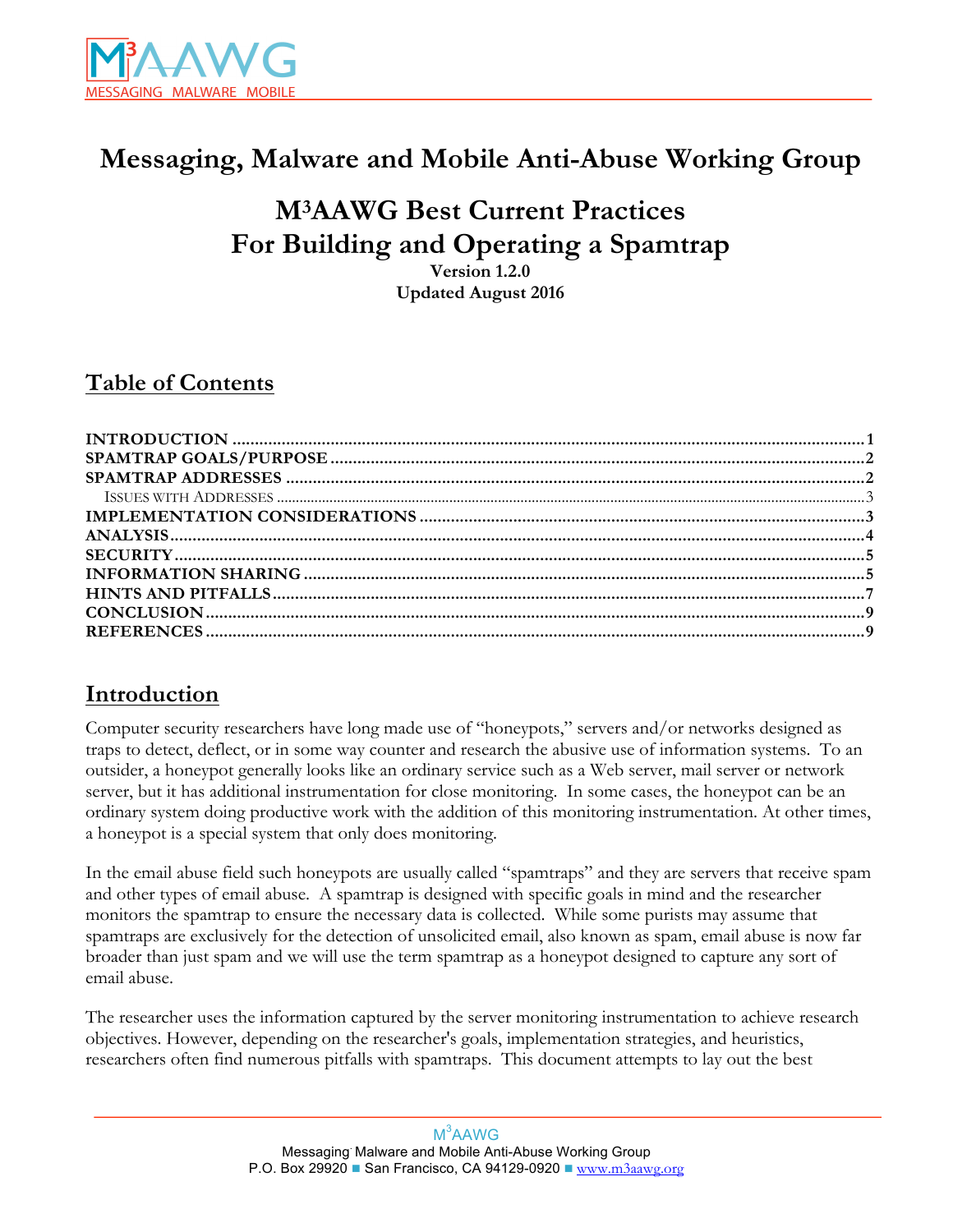<span id="page-1-0"></span>practices in operating a spamtrap such that researchers will achieve accuracy in their research, whatever their specific goals.

The audience for this document is currently active and potential spamtrap operators and those researchers. They generally make use of the data generated from spamtraps for purposes such as research, evidence collection, infected machine mitigation or mail list leakage and list quality control.

### **Spamtrap Goals/Purpose**

While there are almost as many possible goals for a spamtrap as there are email abuse researchers, some common examples are:

- Refining local spam filters
- Creating reputation lists, including DNS-Based Black Lists (DNSBLs), based on a variety of heuristics
- Monitoring client bulk mail lists
- Capturing and analyzing virus and other malicious payloads
- Identifying and eradicating phishing
- Identifying and detecting malicious URLs and domains
- Detecting data leakage

The researcher's goals play a major factor in the spamtrap's design. For example, simplistic counting or checksumming of emails does not work well in a combined spamtrap-production environment where large numbers of real users could legitimately receive identical emails (e.g., outsourced corporate communications). Likewise, in the case of confirmed malware, the existence of a valid recipient email address does not matter.

#### **Spamtrap Addresses**

Spamtrap email addresses are collected in a number of different ways. Analysis heuristics that work with some collection methods will not work as well with others. This section attempts to describe some of the major pitfalls and to provide guidance in selecting and using a collection method.

Each address collection method has a different history and some are more useful for specific goals. The information each can provide is different in subtle and sometimes not-so-subtle ways. Some types of spamtraps require special management and have special caveats for their use.

Spamtrap address categories include:

- *Pure (or pristine) addresses:* Addresses that have never existed as a legitimate destination for email but are still receiving email. This occurs due to misspellings of addresses and parsing errors of automatic address harvesters; for example, truncating parts of email addresses, collecting Message-IDs as addresses, etc.
- *Created (seeded) addresses:* Addresses that have been deliberately "offered" by listings on websites (especially via tools like "wpoison"), by deliberately injecting machines with lots of preloaded email addresses, and by other methods.
- *Repurposed addresses:* Originally valid email addresses that are now being used as trap addresses.
- *Existing addresses:* Using instrumentation from production mail servers delivering email to real users.

M3AAWG Best Current Practices for Building and Operating a Spamtrap, Version 1.2.0 **2**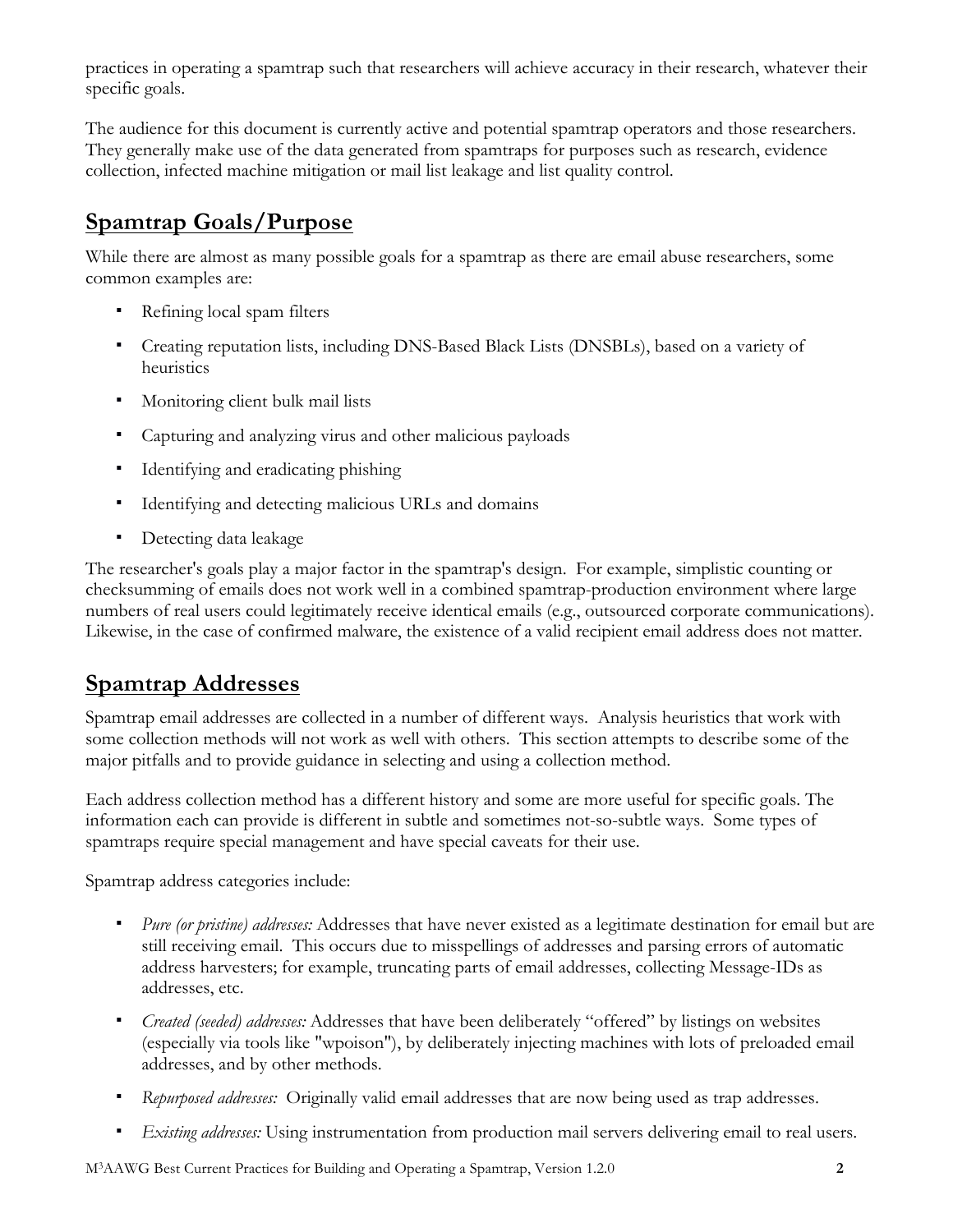#### <span id="page-2-0"></span>**Issues with Addresses**

Even when pristine trap addresses are used in a spamtrap, the heuristics in the spamtrap must **not** assume that all email to these addresses is invalid. A trap used to detect bot-emissions via malware fingerprints does not need to care about the legitimacy of the recipient addresses, but a trap that identifies spam emitters by counting emails from given IP addresses should ensure that the email is checked for consistency with the goals/heuristics of the trap.

Any address that receives spam can also be forged as the sender of future spam. If this occurs, the addresses that have been forged will receive bounces of spam or responses from autoresponders. While purists may believe that a server bouncing spam is as bad as one originating it, operators have to know of these issues and decide, based on their goals, whether it matters or not and share this with users of their data. (For example, see the transparency requirements in RFC [6471.\)](#page-8-0)

When a valid email address or domain expires, this does not mean that everyone who had a valid reason to send email to those addresses immediately knows that the address no longer exists. When the address was valid, the user may have signed up for mailing lists, purchased items online, sent email to friends and family, etc. Therefore, it must be assumed that upon expiration, some email that is sent to the address is legitimate, even after the address is repurposed as a spamtrap.

Most simple spamtraps, including most spamtraps used for DNSBLs, use basic counting/similarity techniques in their heuristics. Repurposed addresses must be conditioned before use in such a spamtrap. The intent behind conditioning is to give current users, who legitimately send mail to a now-repurposed address, fair warning that the address is no longer valid. The recommended practice is that email to these repurposed addresses should receive standard SMTP "no such user" 500-level rejection messages (see RFC [5321](#page-8-0)) or otherwise ensure that no mail is accepted for delivery for a minimum of twelve contiguous months. 500-level RCPT rejections do not necessarily mean that no useful information can be derived from such connections; however it usually precludes saving copies of the email.

Sometimes, twelve contiguous months is not long enough to catch infrequent mailings. Hence with [repurposed](#page-6-0) email addresses, the probability of an email being legitimate never reaches zero (see Hints and Pitfalls).

The contents of valid email messages to valid email addresses used as spamtraps obviously represent potentially severe breaches of privacy. This is still true with repurposed spamtrap addresses with respect to the previous owner of the address. The full ramifications of this are out of the scope of this document due to varying legal jurisdictions, but will be touched upon briefly in subsequent sections.

#### **Implementation Considerations**

A spamtrap is a server that processes and logs, monitors or collects email for the purpose of spam analysis. It is a best practice that the domains of email addresses used for the spamtrap have their MX records point directly to the spamtrap server so that inbound messages for those addresses do not traverse intermediate servers. Forwarding of email from non-spamtrap servers, acting as a domain's MX to the spamtrap server, can be done; however, some useful information is invariably lost. If it is necessary to forward email, ensure that this action still supports the goals and techniques of the spamtrap.

The spamtrap can be co-resident with production service and email flows, as long as the design, goals and heuristics are consistent with the mixture of valid and invalid email addresses and the need to deliver valid email.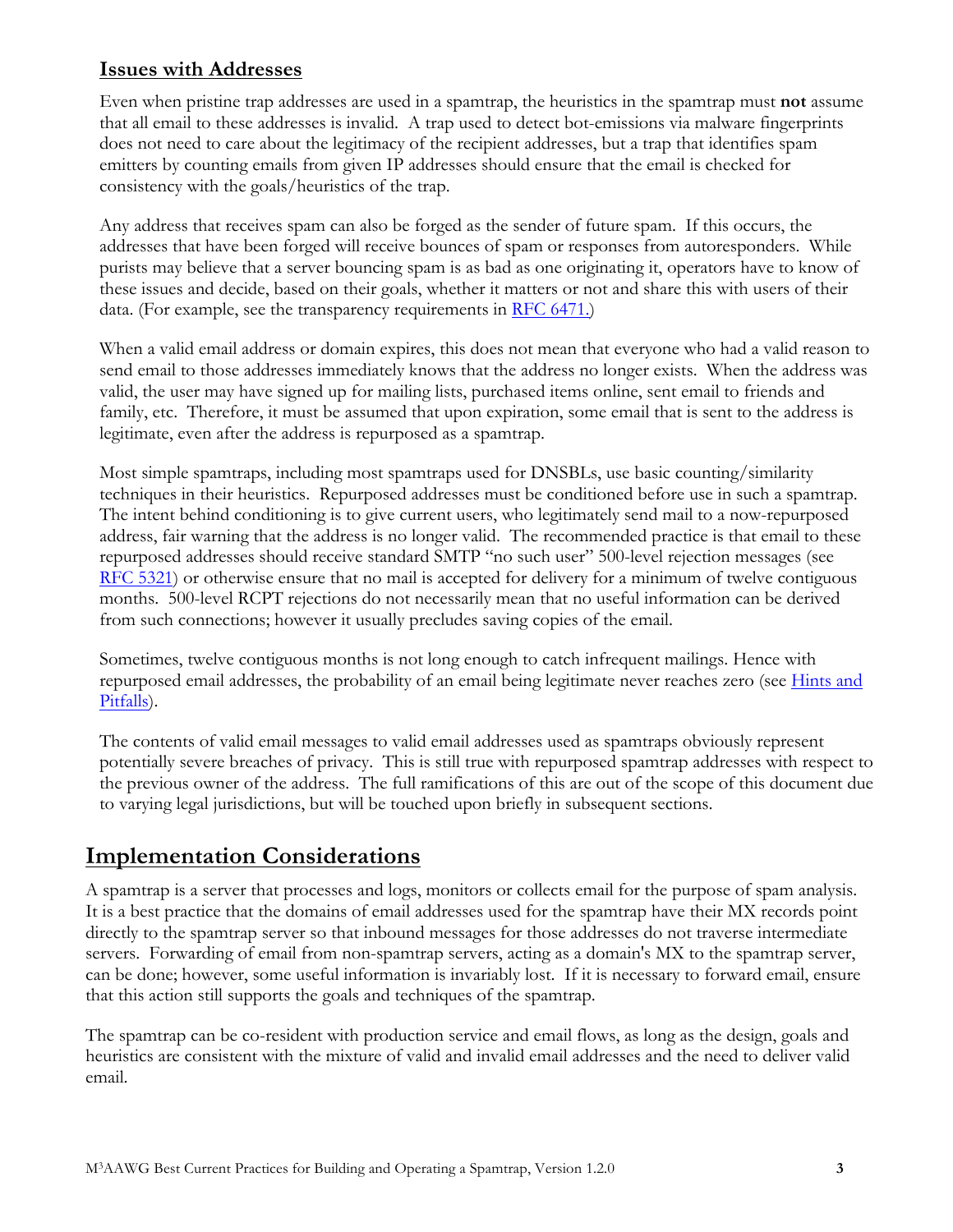<span id="page-3-0"></span>Larger volume spamtraps generally should be built with mail server software capable of being specifically customized for spamtrap use. While standard mail servers can be used, the operator may find that the facilities for extended logging, archiving and fingerprinting are limiting, awkward, or non-existent.

Note that customizing production email servers or software for spamtraps may present difficulties in terms of future upgrades, support and versioning. This can also present issues with production email performance, especially if the spamtrap addresses come under attack or during naturally-occurring spam spikes.

Spamtraps should be adequately provisioned in performance and storage capacity. They should be capable of handling very high volume spam spikes, which are frequent in the wild, as well as point failures. Trends cannot be monitored if there are large holes in the data. Thus, consideration should be given to redundant spamtrap servers with considerable extra capacity over regular flow rates.

Careful thought should be given to how the spamtrap reacts to incoming spamtrap email. The server could simply silently accept it, but, depending on the trap heuristic and goals, it may be preferable to reject it. Examples include gaining useful information during spamtrap conditioning or distinguishing senders that do not respect "no such user" returns.

Some spamtrap implementations consist of many spamtrap servers, often for different sets of trap addresses, that aggregate information to centralized analysis engines. Care should be taken to ensure that the trap address creation methods of individual traps do not conflict with overall trap heuristics and goals.

#### **Analysis**

The evidence generated by properly managed spamtraps is among the best for identifying which IPs and domains are involved in spam as well as other forms of email abuse. The archives and logs show:

- Which IP addresses are sending the abuse
- What types of abuse they are sending, including links and domains of malicious content
- Contents of the abusive messages
- The behavior of specific IPs or domains, which may indicate the type of software they are using (mailing software, botnet, operating system, geolocation, sender identification, etc.)
- Whether they are part of a recognized spam network or botnet

The spamtrap operator should ensure that the trap is logging at least as much detailed information as is required for analysis, based on their goals.

The methods used to analyze collected information vary widely, depending on the volumes that must be processed and the intended end-goal of the analysis. Obviously, there are many types of analysis that can be performed. Descriptions of specific algorithms are out of the scope of this document. This section will cover just a few specific points. The *final [section](#page-6-0)* in this paper contains more details to be considered.

▪ Ensure that the spamtrap email addresses used are consistent with the analysis engine heuristics. For example, production systems receive legitimate email in bulk (such as outsourced corporate emailings to employees); hence, simple statistical counts of email flow from a given netblock or of an identical subject would inaccurately identify senders as abusive. In other words, ensure that the characteristics of the target emails are well understood and that they are consistent with the set of tools available with which to identify them.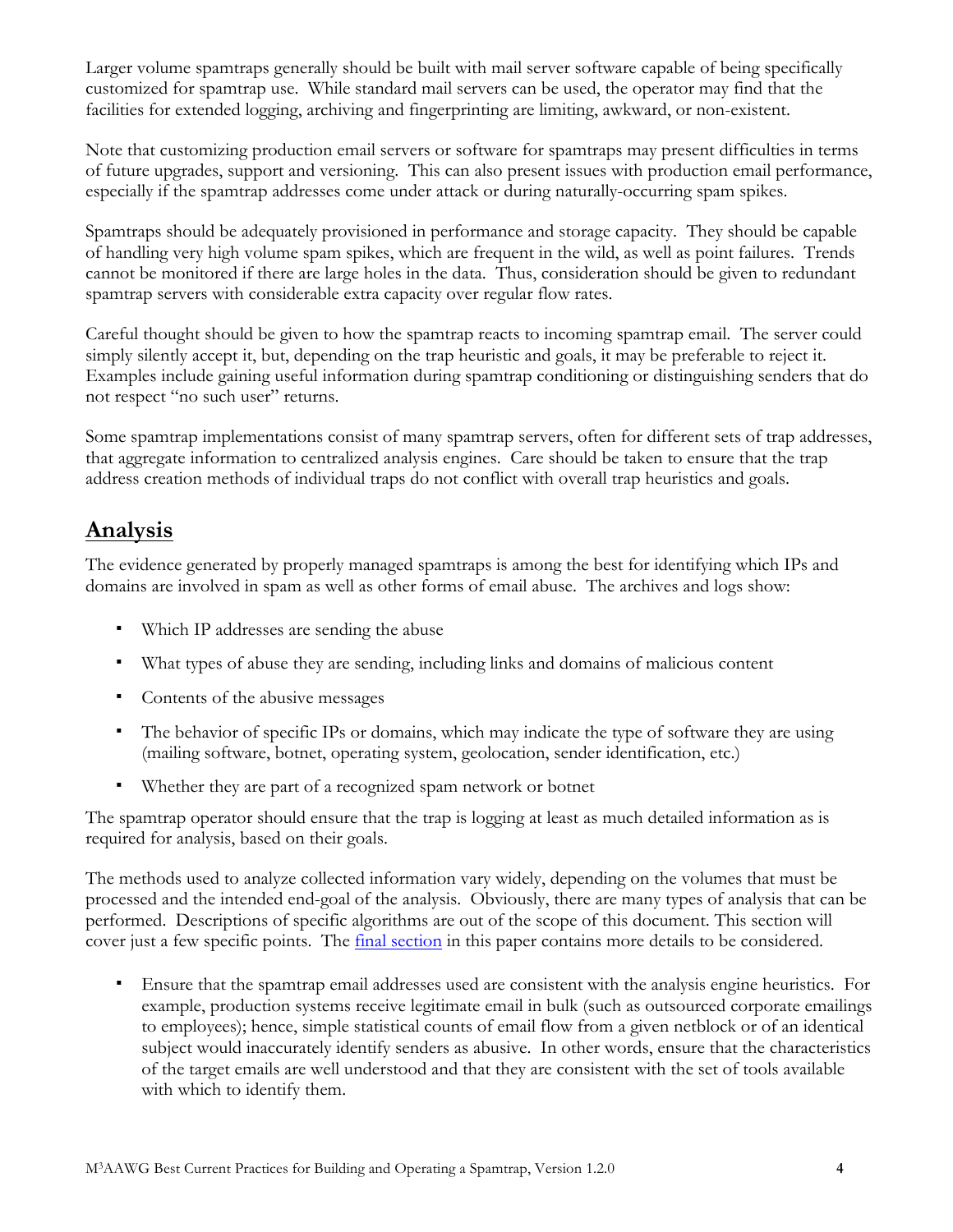- <span id="page-4-0"></span>It is unwise to attempt to open hyperlinks contained in emails, especially in automated systems. In spamtraps that rely on statistical analysis for decision-making, opening tagged links to confirm the existence of a particular recipient address may subvert spamtrap security, confuse matters as to the opt-in status of a particular recipient, and have other undesirable side effects leading to invalidating the goal of the trap. Link retrieval is perhaps safest when the analysis system is aware that it is a malware download link. It must not be done with ordinary spam, because link retrieval that would normally be done by human action could be construed as consent to receive further mailings.
- Size does matter. Even very large spamtraps do not always generate truly statistically relevant sample sizes for given issues, e.g., originating IP addresses or on specific threats. Furthermore, even large spamtraps can differ greatly in what email is sent to them. Beware of the problems of overgeneralizing from too-small sample sizes. A basic understanding of statistics and sampling is helpful.

See RFC [6471](#page-8-0) on listing policy transparency.

#### **Security**

Spamtrap systems and addresses, especially those used for reputation generation, need to maintain operational security so that they are not subverted by abusive third parties. If security is breached, at best the spamtrap will lose its effectiveness for the intended purpose; at worst, innocent third parties can be severely affected with maliciously injected false information.

- Do not allow the identities (domains, addresses or MX server[s]) of the spamtraps to become publicly known. If identities are compromised, they may need to be retired from spamtrap use.
- While best practices regarding DNSBLs, such as RFC [6471,](#page-8-0) encourage transparency with analysis heuristics, the trap operator should keep details of these heuristics confidential.
- Data or heuristics detail should be shared with extreme caution. (See next section.)
- Access to the spamtrap servers, logs, archives and heuristic analysis should be carefully limited to trusted entities only. Non-disclosure Agreements (NDAs) should be established.

Modern security techniques, such as system hardening, minimal attack cross-section, etc., must be implemented for both operational integrity and privacy requirements.

#### **Information Sharing**

There are several entities or groups with whom a spamtrap operator might wish to share data, such as:

- Other spam/abuse researchers, consistent with long term goals
- Law enforcement agencies
- Mitigation groups, such as ISP security groups, anti-phishing organizations, etc.
- Commercial/bulk email senders, including listees in the case of traps generating reputation information
- Service providers, such as ISPs, email providers, hosters, etc.

**Important**: It is important to keep in mind that there are entities on **all sides** of the email ecosystem who may wish to subvert your spamtrap data for their own use and gain. Take great care in deciding who you trust to receive your sensitive data, should you decide to share it at all.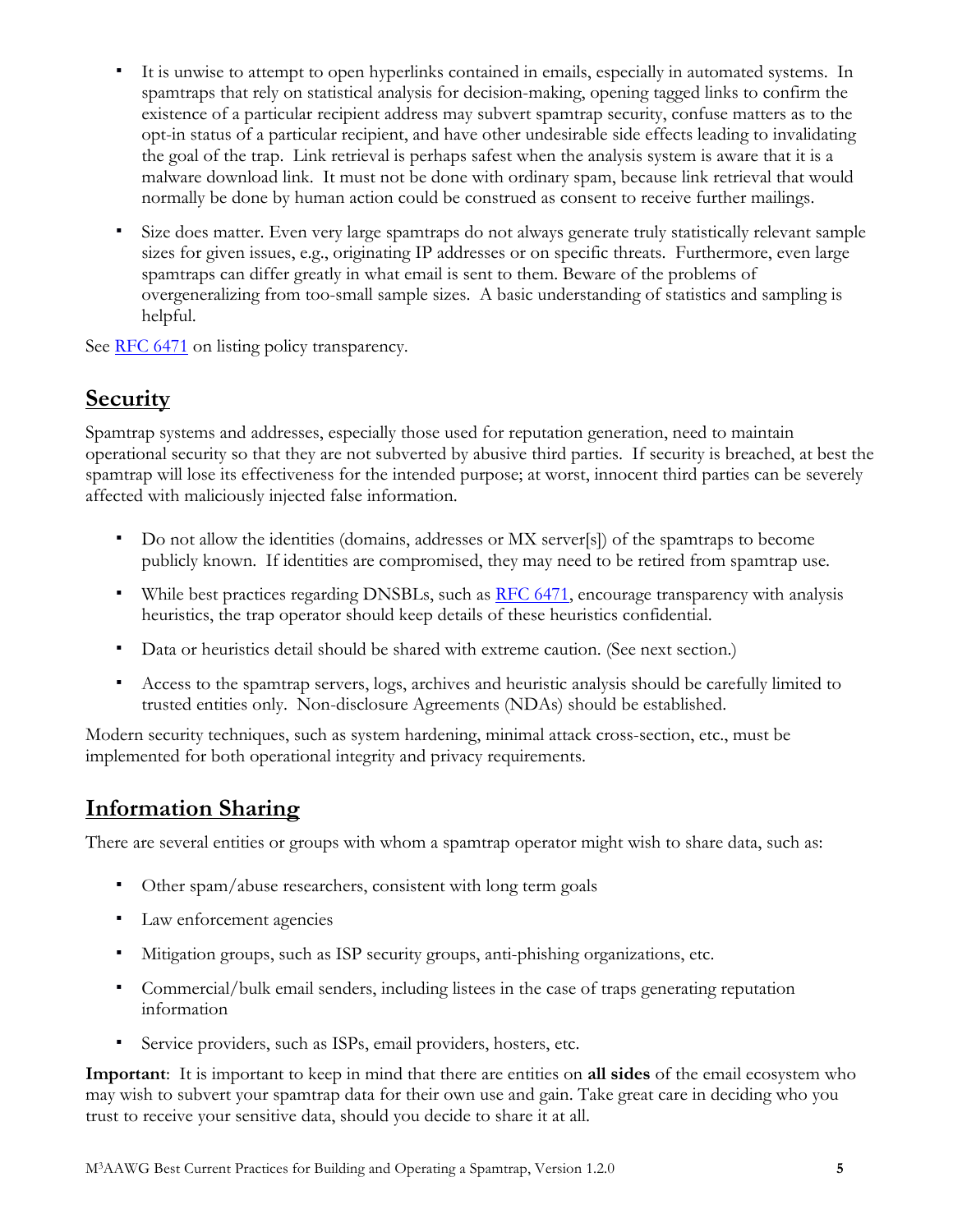If data is to be shared, identities of the spamtrap addresses should generally be withheld from all entities with whom data is shared. This implies that you should remove all indications of what the recipient address was (domain, server) before sharing. However, in some cases, it may be desirable to "reveal all" for the purpose of legal evidence collection or to other organizations that have a need to know and are trusted by the operator. Only trusted entities with NDAs or law enforcement agencies should receive data that has not been cleansed.

Issues surrounding spamtrap identification involve more than only the TO: addresses. Identifier tags are frequently included inside emails, including special headers, links with hidden identifiers, [VERP](#page-8-0) (Variable Envelope Return Path) and other areas. Additionally, given the width of IPv6 addresses, and the size of provisioned customer nodes, it is possible to encode recipient data into the source address of the IPv6 packet. Therefore, the best practice is not to include copies of headers or bodies unless the emails have been carefully examined and any possible identifiers of the recipient address, domain or server are removed.

This issue is particularly important in the case of repurposed spamtrap addresses because the email contents may be subject to privacy, safety and security issues. No automated process can guarantee 100 percent reliability of this type of cleansing. Share message headers and bodies only after manual cleansing and with extreme caution. It is often possible to identify a spamtrap email just by revealing an exact time of receipt.

Note that the above best practice for removing data from reports is directly counter to [RFC 5965,](#page-8-0) which defines the Abuse Report Format (ARF) and encourages full disclosure. A spamtrap operator may choose to use ARF only with the providers they trust not to abuse spamtrap information and/or use [RFC 6590](#page-8-0) (abuse reporting redaction methods) for data removal. Automated reporting without prior consent of the report recipient is abusive, and even with consent must have the ability to throttle the volume of reports to not overwhelm the recipient. See [RFC 6](#page-8-0)650 for further guidance.

Data shared with other abuse researchers can contain just about any information. For example, spamtraps designed to identify botnets may send copies of URLs appearing in botnet emails to researchers that identify and mitigate malicious websites. It is up to the spamtrap operator to determine that the information released is appropriate for the other researcher's goals and that the researcher knows what they are allowed to do with the data; for example, by stipulating prohibitions against opening links and other issues. An NDA specifying acceptable use is recommended.

In a previous section, we identified that the email to repurposed spamtrap addresses might include personal information of the original user of the address. Sharing such information must be avoided wherever possible.

Sharing agreements or NDAs should, in general, indicate:

- That leakage of personal information is a possibility and the shared information must be kept secure on that basis by all parties who have access to the data
- The allowable uses of the information; for example: further reporting of malware payloads, subject lines, links, anti-phishing takedowns, etc.
- Limits to data retention

With ESPs (Email Service Providers), ISPs, and other large-scale email senders, it is frequently desirable to give them information identifying who sent the email and sufficient clues or hints to identify how the address was acquired. With such information, the customer can be identified and appropriate remediation steps can be taken. The best practice is to recommend that the sender identify how the addresses were collected, repair the problem, and/or educate the customer as appropriate so that the problem does not repeat. If the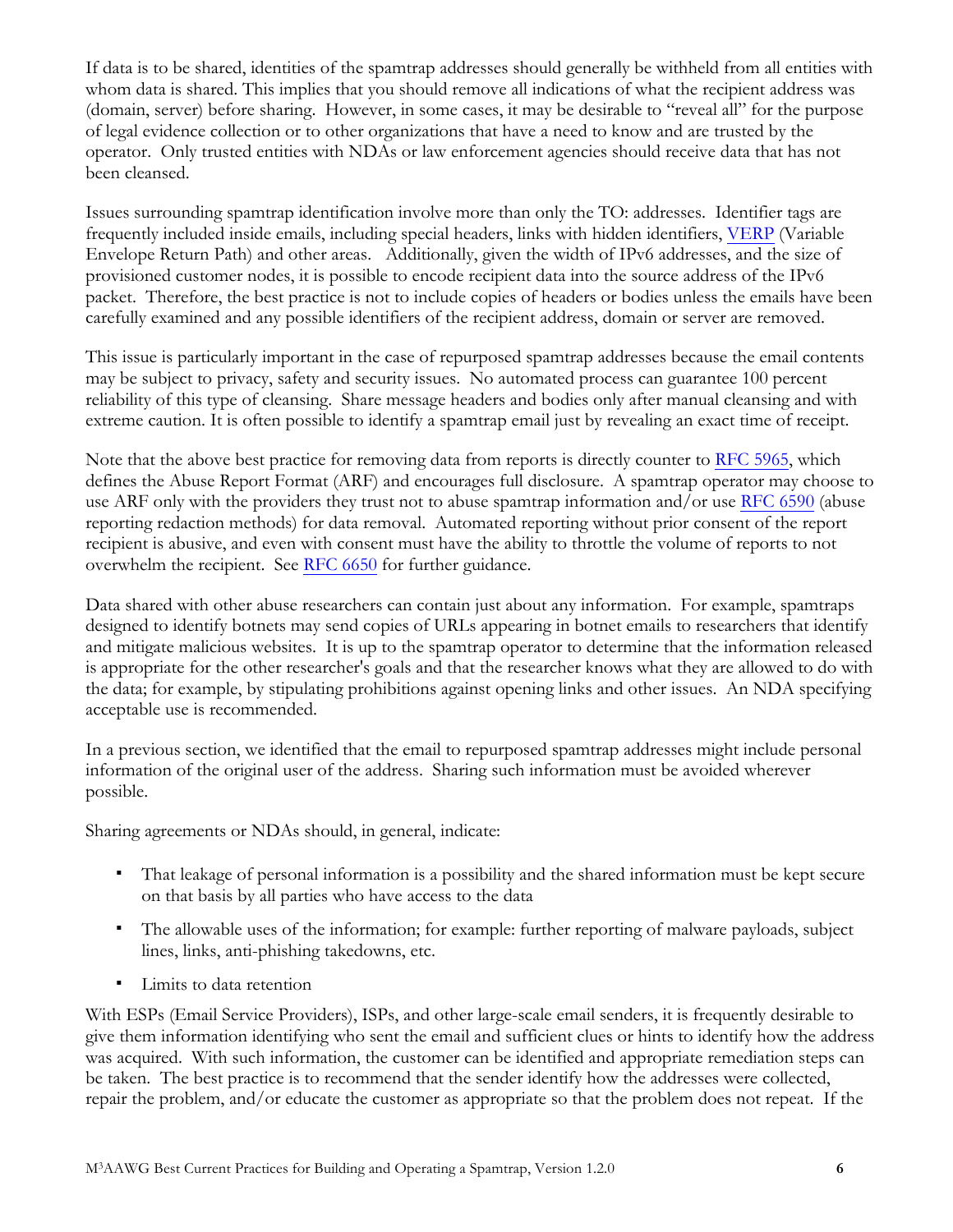<span id="page-6-0"></span>ISP just removes a few offending recipient email addresses, it does not address the root cause of the issue and it does not prevent it from being repeated.

A spamtrap operator should consider providing some of the following information in response to requests. Experience tends to indicate that these items are usually more than sufficient for an ESP/ISP to identify the sender and list acquisition problems:

- **•** Approximate timestamps
- FROM address, removing recipient encoding, if present
- Subject lines or portions thereof, removing recipient encoding, if present
- **•** Representative content e.g., links or content fragments or known malware types, removing recipient encoding, if present
- Some information that the spamtrap operator knows about the recipient address but that does not identify the address, such as:
	- o If address is expired and how long ago it expired, which may indicate a purchased list or bad bounce management
	- o Possible typographical error of a valid email address, i.e., non-existent/non-functional closedloop confirmation
	- o If address was seeded or harvested e.g., email addresses only appearing on Usenet, use of Message-IDs as addresses, harvest bait tools like "wpoison," and harvesting parsing errors – that may indicate purchased lists or deliberate spamming
- Approximate message counts for a given incident
- Routing information of the email trail within the sender's network, such as Received lines, X-Originating-IP, etc. This information is not always available and, in some cases, it can be considered forged and unreliable, even if it is present.

Spamtrap operators should consider which information would be most useful to provide in specific cases. In some cases, a spamtrap operator may choose to send reports to internet providers who have announced their willingness to receive them.

Many spamtrap operators consider a mail sender's request or insistence on information beyond the above recommendations as an attempt to subvert the spamtrap's integrity and purpose. It is recommend that spamtrap operators publish their information-release policies alongside their other trap and contact information and refer out-of-policy requests back to the policy.

## **Hints and Pitfalls**

Spamtrap operators should consider these issues when building their spamtraps and developing heuristics to meet their goals:

- Originally-valid email addresses can be retained by legitimate senders for a surprisingly long time. A twelve contiguous month conditioning period is a compromise between practicality and accuracy; valid email may still arrive at a spamtrap years after an email address has been repurposed. Examples include:
	- o The time between bursts of election-related emails can be four years or longer.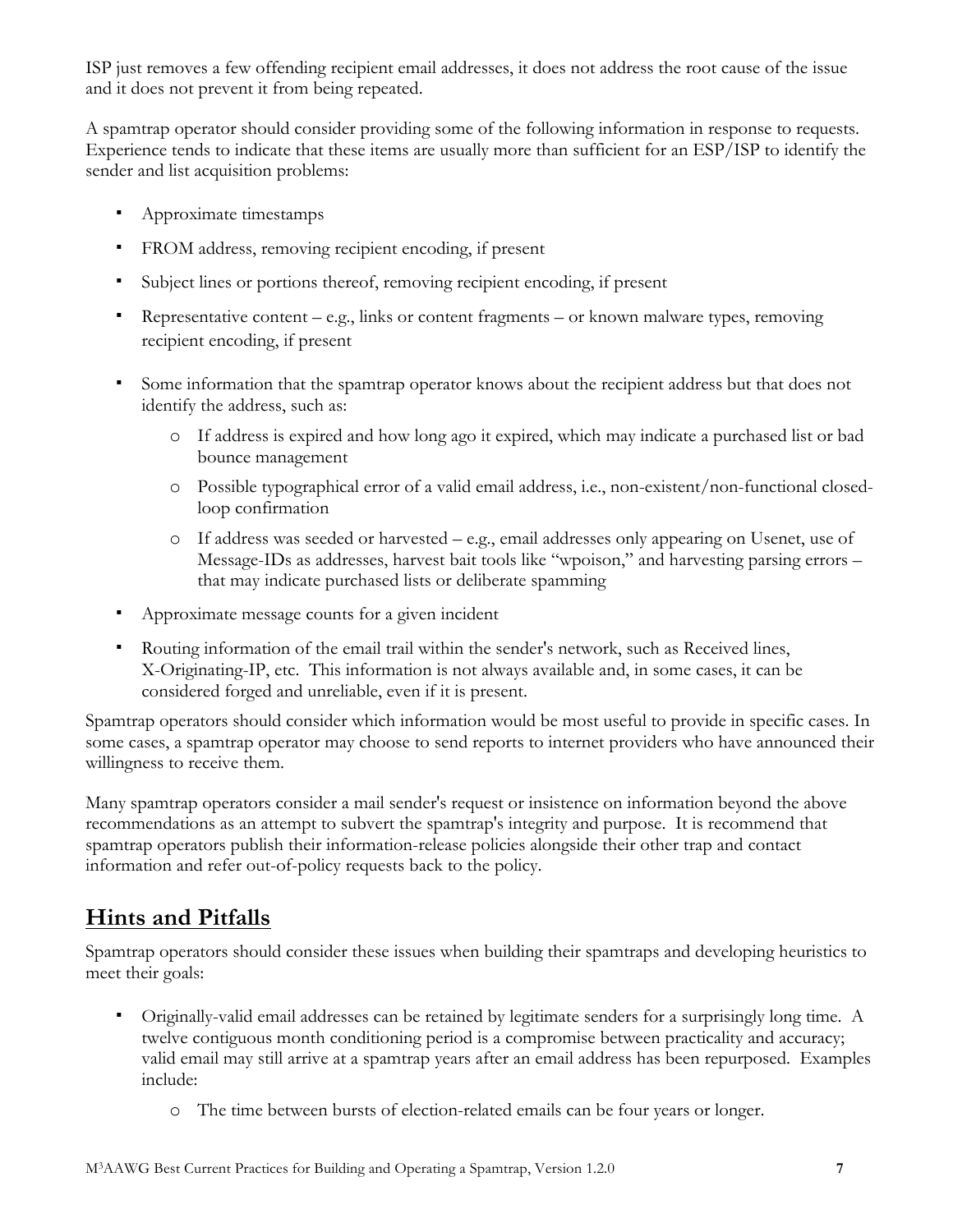- o In the case of product recalls or class action lawsuits, court-mandated emails to affected individuals may be sent a decade or more after the address has expired and been repurposed.
- o Alert emails to Emergency Management System (EMS) providers, such as firefighters, EMTs, or disaster teams, may be years between uses.
- Addresses previously used as spamtrap emails may again become valid end-user addresses. This may arise after the spamtrap domain is allowed to expire and is re-registered by an unsuspecting third party. This means that the third party unexpectedly discovers that the domain comes "preloaded" with a substantial (and possibly service-crippling) volume of email abuse. High volume spamtrap domains should be disposed in a responsible fashion – e.g., transferring it to another spamtrap operator or warning the new owner of the problem.
- $\bullet$  Not all email bounces have the MAIL FROM set to null (" $\lt\lt\gt$ "), despite being a violation of RFC [5321](#page-8-0). Often, the spamtrap may need to resort to looking for "mailer-daemon," "postmaster" and other terms in the FROM: lines.
- Most senders and servers will eventually identify SMTP permanent "550 no such user" rejections as indicating that the user's email address no longer exists. It is less likely that they will identify domains with non-existent or non-functional mail servers as representing no-longer-valid email addresses. Twelve contiguous months of "550 no such user" is more effective than twelve months of "no mail server for domain" for repurposed spamtrap address conditioning.
- Email addresses are frequently mistyped. Thus, emails to never-existing addresses can sometimes be typing mistakes or indicative of non-confirmed opt-in lists, but are not necessarily the type of abuse the spamtrap is intended to find.
- Spamtrap data for repurposed addresses may be personal information protected under law. Privacy issues must be identified and retention/protection policies developed, including NDAs for data that is shared with others.
- Virtually any email address that receives spam can also be forged as the sender of spam. This means that the spamtrap will probably be receiving bounces of spam sent to others, auto-responses, and mailing list opt-in confirmation requests. The spamtrap operator might choose to ignore bounces and autoresponders, based on the spamtrap goals. A spamtrap operator should ignore opt-in confirmation requests. Most bounces can be readily identified (see RFC [5321](#page-8-0)). However, many mail servers generate bounces incorrectly. Autoresponders and opt-in confirmation requests are much more difficult to identify reliably. Fortunately, they are much less frequent than bounces.
- Some spam has null return addresses, making a spam message look like a bounce. Careful analysis is required to identify such spam.
- Email abusers botnets in particular attempt to hide the originators' identities and locations. The headers of abusive emails often contain forged headers to hide or obfuscate such information. Spamtrap operators must understand what parts of the message they can trust, paying particular attention to data being extracted by automation.

For example, spamtraps should not depend on headers to automatically determine the source IP address of an email. The only reliable indicator is the IP address of the machine that sent it to the MX address of the spamtrap, and that should be acquired from the spamtrap server's operating system, which is the "peer address" or the Received header the spamtrap server inserts (the last